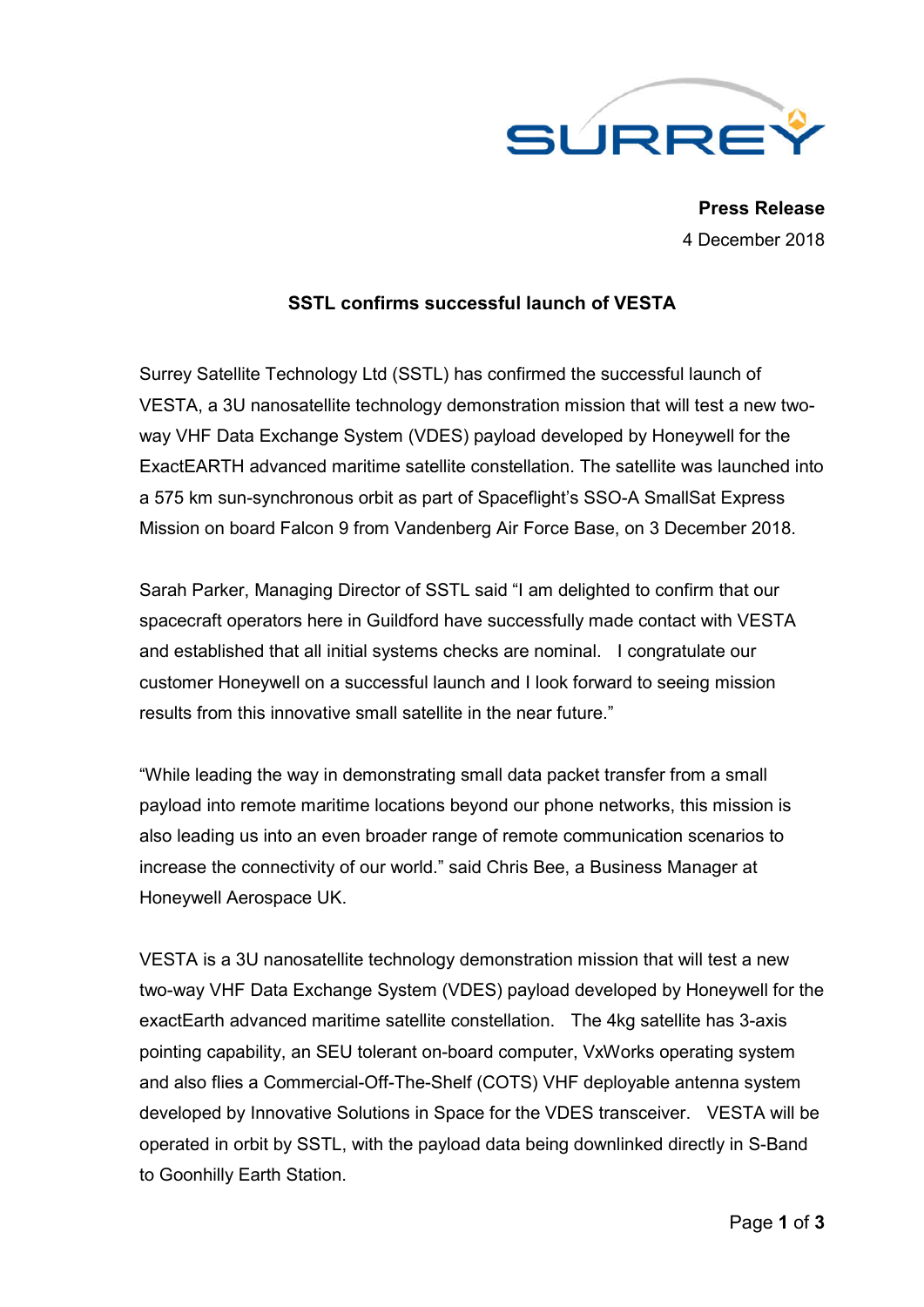

The development of VESTA was co-funded by the UK Space Agency through its National Space Technology Programme (NSTP) which stimulates the growth and development of the UK space sector through investing in technology development. The project was led by Honeywell.

Dr Graham Turnock, Chief Executive, UK Space Agency said: "There are still areas of the Earth where communication remains difficult, none more so than out at sea. Satellites can bridge this gap, however testing new technology is risky and expensive. That's why the UK Space Agency is helping to fund promising UK technologies like VESTA as part of the government's Industrial Strategy, to kick start innovation and growth, while delivering safety at sea and jobs back home."

SSTL previously designed and supplied the exactView-1 satellite platform, launched in 2012, which forms part of the ExactEARTH AIS constellation used by ships and traffic to monitor ship movements through busy shipping channels and harbours and to provide information on global shipping movements.

ENDS

## **Notes to editor:**

**Full size accompanying images for this press** release can be downloaded at https://www.sstl.co.uk/VESTA-launch

**Press Contact:** Joelle Sykes, PR Manager, SSTL Tel: +44 (0)1483 804243 Mob: 07775 000853 Email: j.sykes@sstl.co.uk

## **About SSTL**

Surrey Satellite Technology Limited (SSTL) is the world's leading small satellite company, delivering operational space missions for a range of applications including Earth